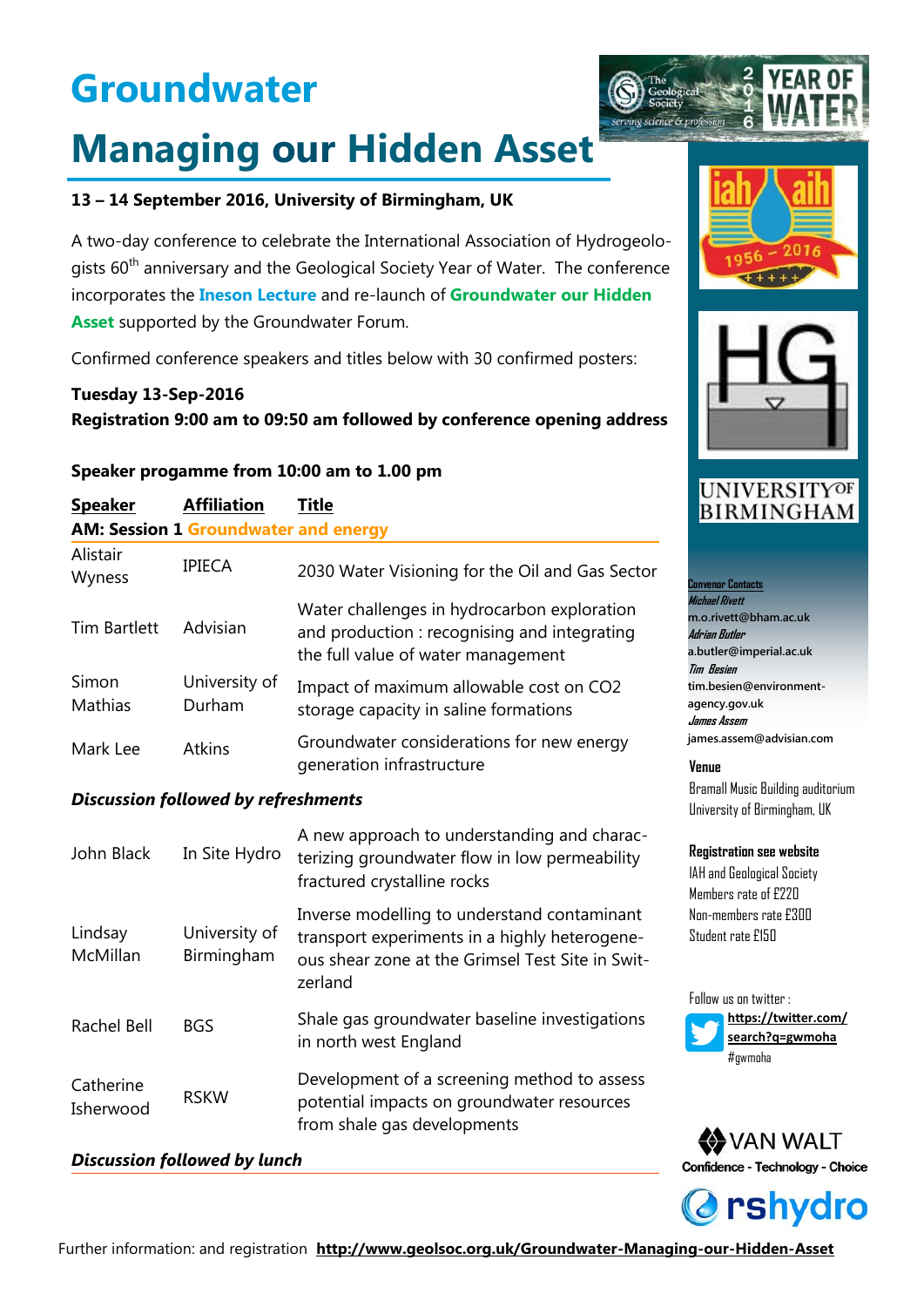# **Managing our Hidden Asset**

**13 – 14 September 2016, University of Birmingham, UK** 

### **Tuesday 13-Sep-2016**

**Speaker progamme from 2:00 pm to 5.00 pm**

| <b>Speaker</b>            | <b>Affiliation</b><br><b>PM: Session 2 Groundwater resources</b> | Title                                                                                                |
|---------------------------|------------------------------------------------------------------|------------------------------------------------------------------------------------------------------|
| Nigel Hoad                | Environment<br>Agency                                            | Water Framework Directive and the Applica-<br>tion of Groundwater Models                             |
| <b>Will Rust</b>          | ty / Atkins                                                      | Cranfield Universi- Multi-scale climate control on groundwater<br>risk: A Synthesis                  |
| John<br><b>Bloomfield</b> | <b>BGS</b>                                                       | Is there any evidence for changes in the na-<br>ture of groundwater drought in the UK since<br>1890? |
|                           | Simon Cook Southern Water                                        | Modelling Groundwater Source Deployable<br><b>Outputs in Severe Droughts</b>                         |
|                           | <b>Discussion followed by refreshments</b>                       |                                                                                                      |
| <b>Kirsty Upton</b>       | <b>BGS</b>                                                       | Multi-scale modelling of boreholes yields<br>for Deployable Output assessment in Chalk<br>aquifarc   |

|                     |                     | aquifers                                                                                                                                                    |
|---------------------|---------------------|-------------------------------------------------------------------------------------------------------------------------------------------------------------|
| Mike Jones          | <b>Thames Water</b> | What's in store for managed aquifer re-<br>charge?                                                                                                          |
| Donal Neville GWP   |                     | Semi-arid Groundwater Resources, Gold-<br>fields, Western Australia - Valuing the Po-<br>tential Yield of Metasedimentary Fractured<br><b>Rock Aquifers</b> |
| Griet<br>Heuvelmans | ment Agency         | Flanders Environ- A method for quantitative status assessment<br>of confined groundwater bodies                                                             |

Re- launch of the revised edition of **"Groundwater our hidden asset"** 



serving scier



## **UNIVERSITYOF BIRMINGHAM**

**Convenor Contacts Michael Rivett m.o.rivett@bham.ac.uk Adrian Butler a.butler@imperial.ac.uk Tim Besien tim.besien@environmentagency.gov.uk James Assem james.assem@advisian.com**

**Venue**

Bramall Music Building auditorium University of Birmingham, UK

#### **Registration see website**

IAH and Geological Society Members rate of  $F27\Pi$ Non-members rate £300 Student rate £150

**Whitaker Medal** presentation during dinner to Professor John Tellam



*Followed by* a *Drinks Reception with poster presentation and Evening Dinner supported by our sponsors rshydro and Van Walt*





Further information: and registration **<http://www.geolsoc.org.uk/Groundwater-Managing-our-Hidden-Asset>**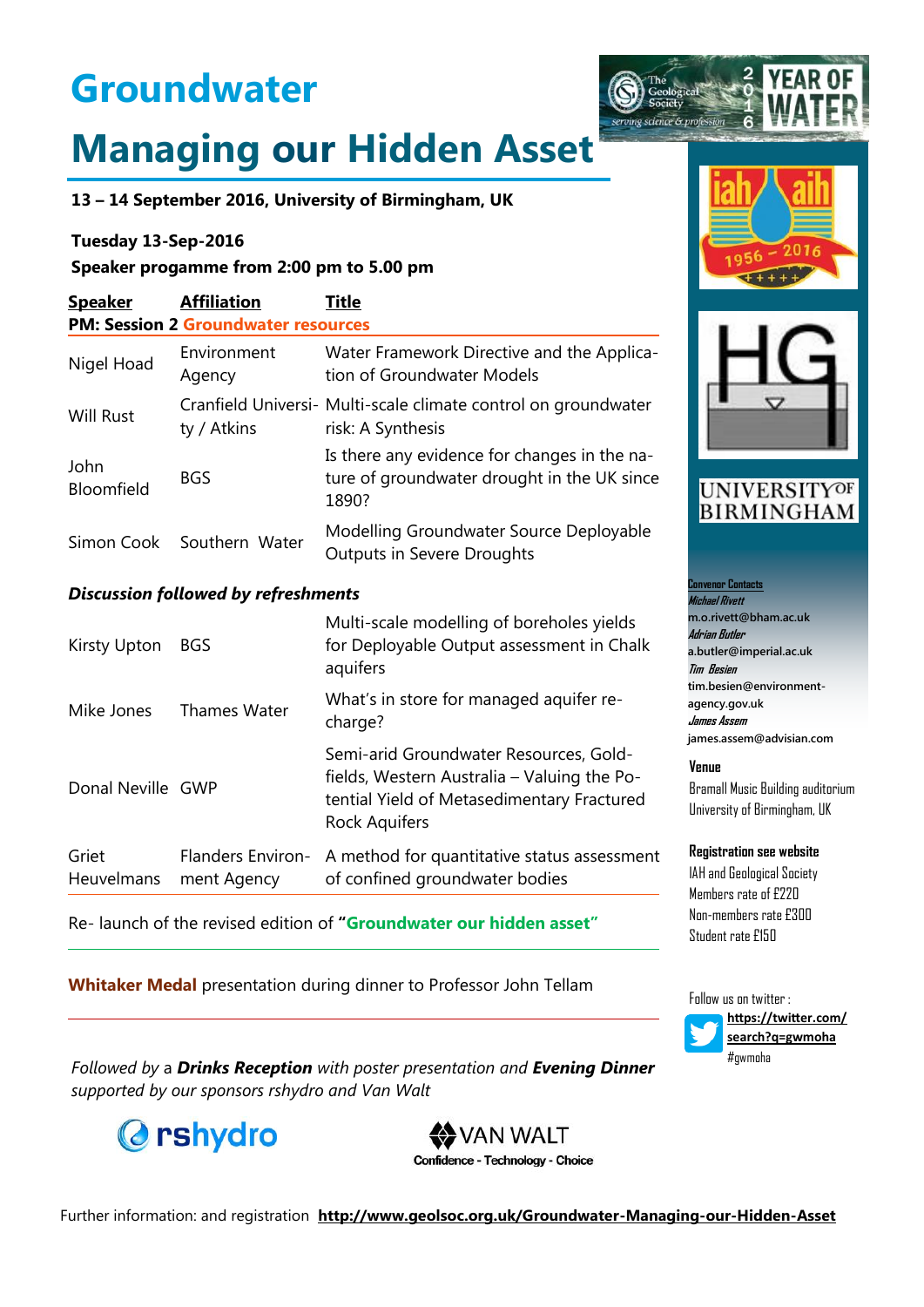# **Managing our Hidden Asset**

### **Wednesday 14-Sep-2016 Registration 9:00 am to 9:30 am Speaker progamme from 9:30 am to 1.00 pm**

| <b>Speaker</b>                                | <b>Affiliation</b>          | <b>Title</b>                                                                                    |  |
|-----------------------------------------------|-----------------------------|-------------------------------------------------------------------------------------------------|--|
| <b>AM: Groundwater and ecosystem services</b> |                             |                                                                                                 |  |
| Tim Johns                                     | Environment<br>Agency       | Integrating geology and groundwater ecology: an<br>overview of UK studies                       |  |
| Anne<br>Robertson                             | University of<br>Roehampton | Stygobite grazing on groundwater biofilms                                                       |  |
| Alex                                          | Wardell                     | Geological controls on alkaline fen habitats – in-                                              |  |
| Gallagher                                     | Armstrong                   | sights from quarrying in the Peak District                                                      |  |
| Debbie<br>White                               | <b>BGS</b>                  | Hydrogeochemical investigations of an acidic<br>coastal dune system, Winterton-on-Sea, Norfolk, |  |

### *Discussion followed by refreshments*

| Angela<br>Haslam | Environment<br>Agency | Quantifying combined atmospheric and ground-     |
|------------------|-----------------------|--------------------------------------------------|
|                  |                       | water nutrient deposition pressures at groundwa- |
|                  |                       | ter dependent terrestrial ecosystems             |
| Arnaud           | University of         | Integrated hydrological modelling of a groundwa- |
| Duranel          | St Etienne            | ter-dependent valley mire in central France      |
|                  |                       | Combining observed relationships between ab-     |
| Mike Streetly    | ESI                   | straction and aquatic ecology with groundwater   |
|                  |                       | models to assess the effectiveness or water re-  |
|                  |                       | source management options                        |



**2016 Ineson Lecture Future challenges in groundwater management: What can we learn from the past?** by Prof. Georg Teutsch, Scientific Managing Director of the Helmholtz Centre for Environmental Research UFZ, Leipzig

Professor Georg Teutsch holds a M.Sc. degree from the

University of Birmingham (1980) and a PhD from the University of Tübingen (Germany). He has been a Professor of Geohydrology at the University of Stuttgart and has held a Chair in Hydrogeology at the University of Tübingen since 1993. His 35 years professional experience in academia and practice cover many fields from water resources assessment and water planning in a variety of environments, including semi-arid and arid regions, to groundwater quality and contaminant remediation using innovative technologies.

Georg Teutsch has always been interested in the quantitative aspects of hydrogeology and has continuously promoted model-based integrated studies using a combination of hydrogeological, geophysical, geochemical and economical methodology. In 2004, he was appointed to the position of Scientific Managing Director of the German National Environmental Research Centre (UFZ) with the headquarter in Leipzig.

Since 2015 he chairs the Partnership for European Environment Research (PEER), a network of the largest Environmental Research National Labs in Europe with more than 3000 scientists. He is a key advisor for the Water Research Programs at national, European and international level.







## **UNIVERSITYOF BIRMINGHAM**

**Convenor Contacts Michael Rivett m.o.rivett@bham.ac.uk Adrian Butler a.butler@imperial.ac.uk Tim Besien tim.besien@environmentagency.gov.uk James Assem james.assem@advisian.com**

#### **Venue**

Bramall Music Building auditorium University of Birmingham, UK

#### **Registration see website**

IAH and Geological Society Members rate of  $F27\Pi$ Non-members rate £300 Student rate £150